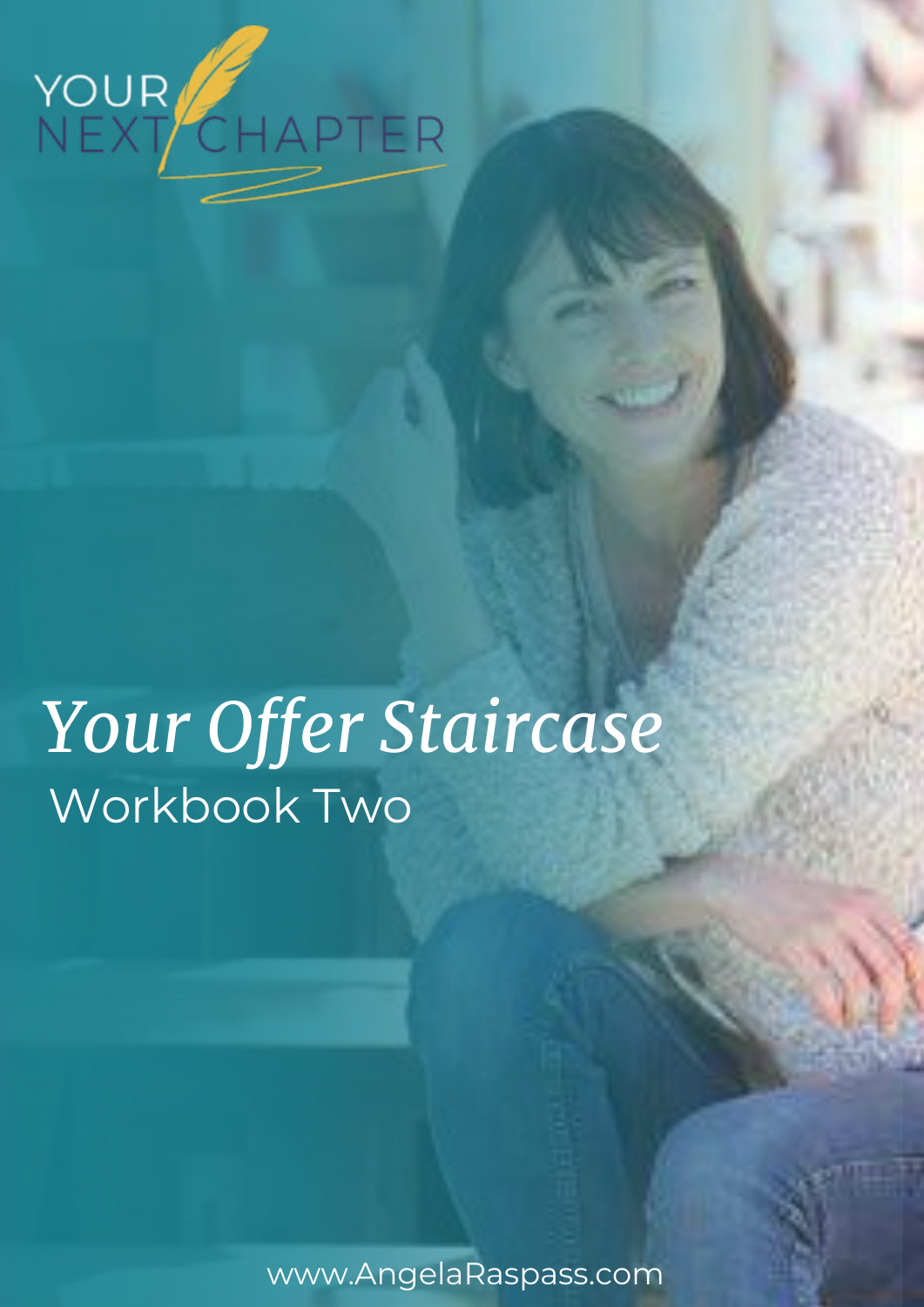## The Services you will provide in 2022

Now that's you've considered what did and didn't work in 2021, and what you enjoyed and didn't enjoy delivering, let's make some choices as to what you will take to market in 2022.

Depending on what stage of business you are at, you will have more or less offers. In either instance I encourage you to keep your Service Suite simple – think of this as an Offer Staircase – a journey that takes your most aligned clients from their first experience of you through to working deeply with you.

This is a reflection of my philosophy of:

*developing long term relationships with clients rather than short term transactions with customers.*

## Your Offer Staircase:

## *EMBRACE*

An investment offer with high and/or access to you.

## *ELEVATE*

A first level product, service, event or experience.

## *ENGAGE*

A no or low barrier to entry product, service, event or experience.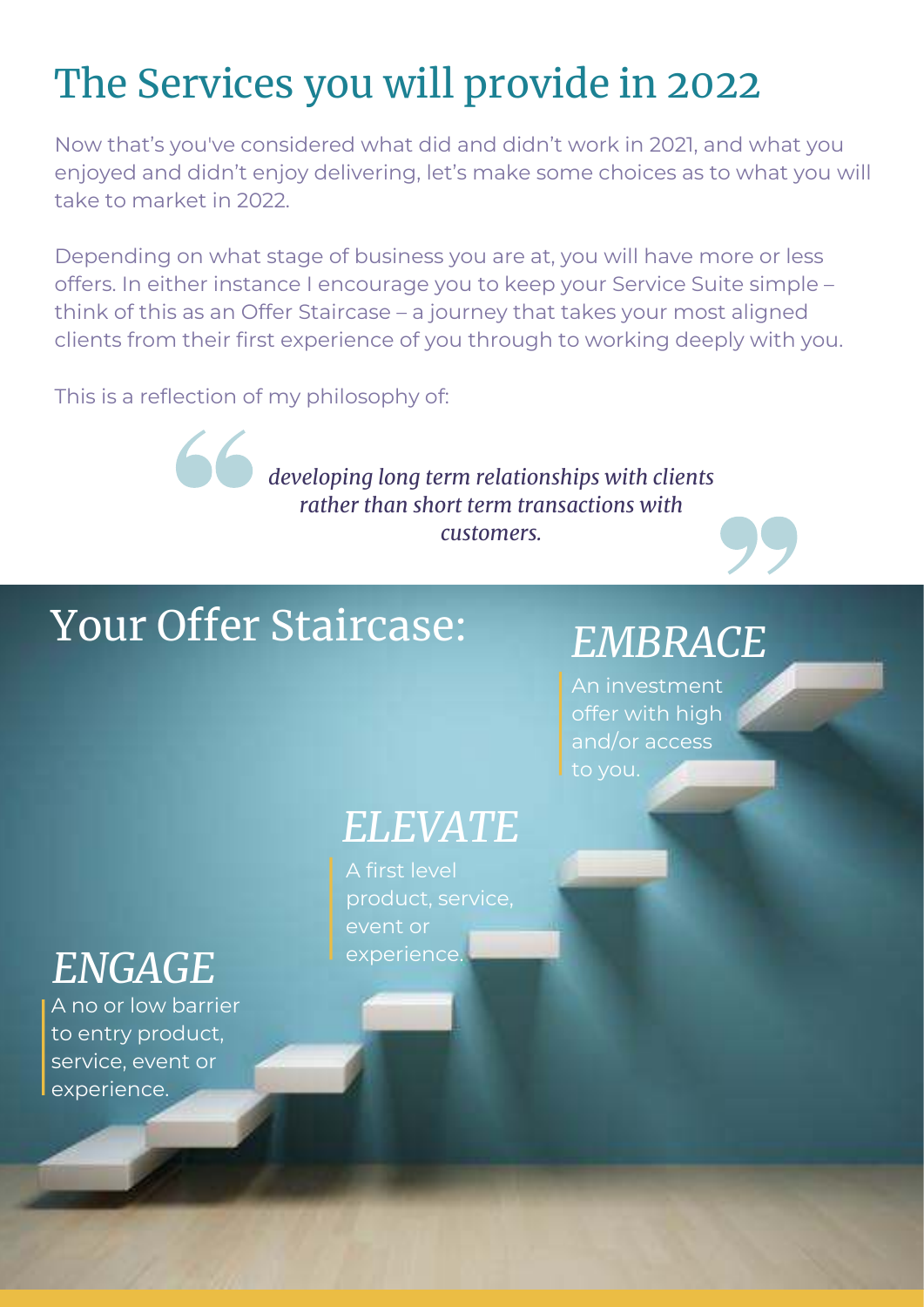## *Offer One:* ENGAGE

#### A no or low barrier to entry product, service, event or experience.

This is something that requires an investment of time and energy, rather than money and allows them to experience your style and approach whilst you help solve a small part of the challenge they are currently experiencing.

This is often referred to as a Lead Magnet, Taste test or Opt-In but can also simply be a consultation/discussion if you are serving the professional services market who are not so accustomed to "opt ins".

### *Offer Two:* ELEVATE

A first level product, service, event or experience.

This offer depends so deeply on your specific Most Aligned Client and market.

It's a level of custom that requires a clients first financial investment with you. This could be a single session, a group program or something more.

### *Offer Three:* EMBRACE

#### An investment offer with high and/or access to you.

This is usually your primary offering, it's an extended program or package you LOVE delivering and it's where you will likely generate the largest portion of your income.

Examples:

*My Engage Offers include: ebooks, webinars and a Next Chapter Breakthrough Conversations and Salon Dinners*

*My Elevate Offers include: a Strategy Session and a Business Retreat*

*My Embrace Offer: include my Next Chapter Masterminds and VIP Days.*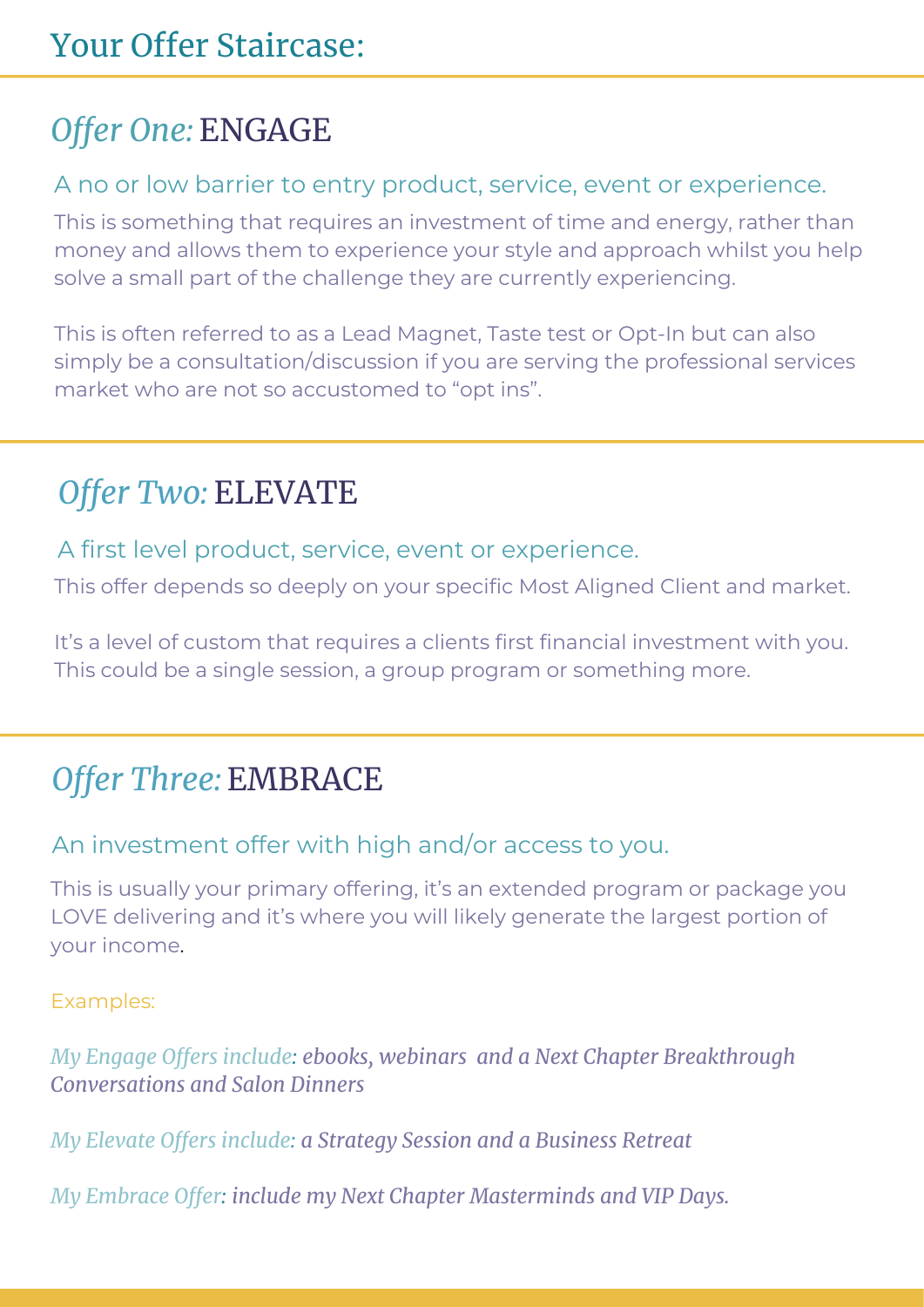### ACTION:

With the knowledge you now have from your review, take time to decide what your Engage, Elevate and Embrace offers will be for 2022.

*My* ENGAGE offer will be:

*My ELEVATE offer will be:* 

*My offer will be:*  EMBRACE